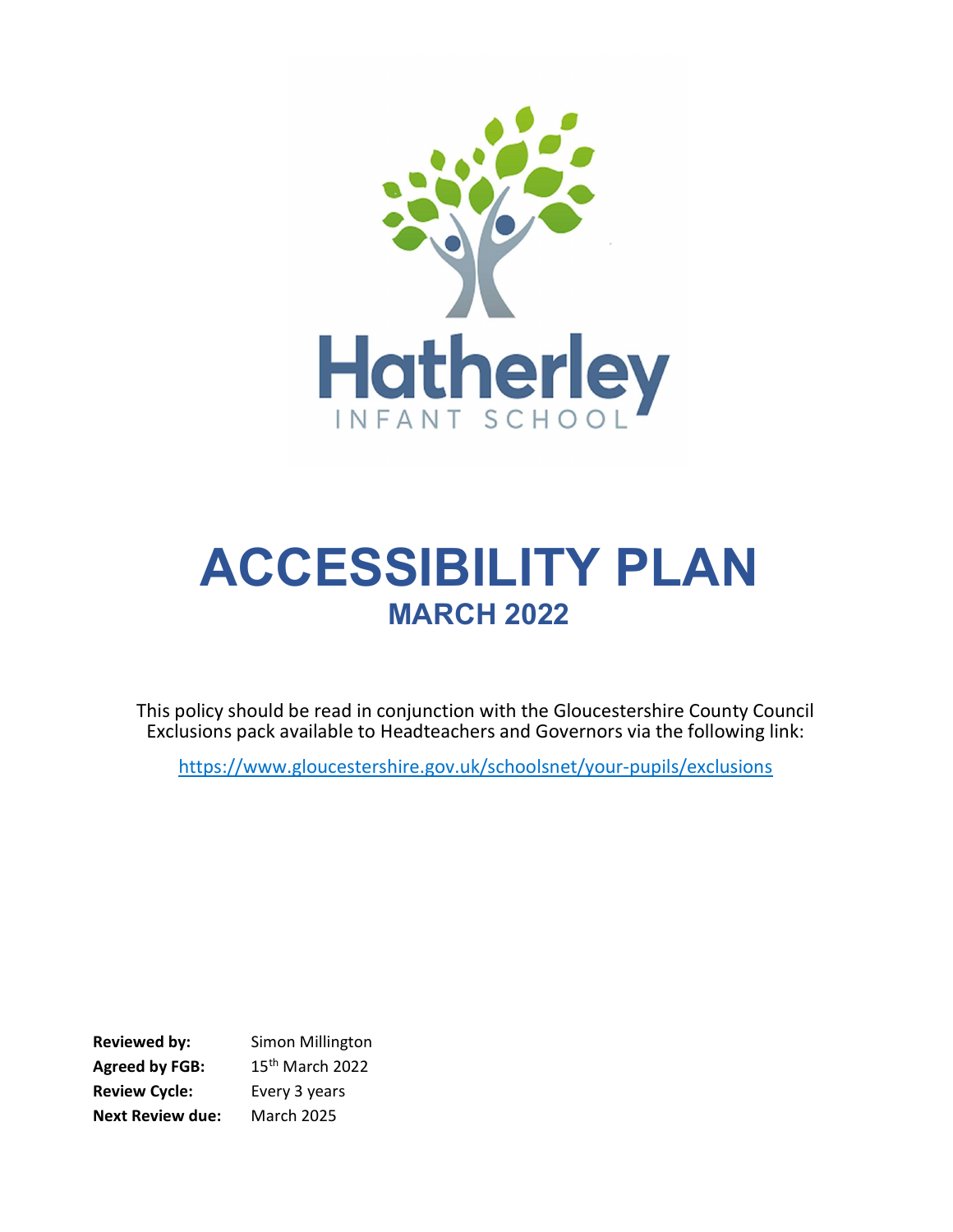#### Hatherley Infant School & Nursery Accessibility Plan 2022

We are committed to providing a fully accessible environment which values and includes all pupils, staff, parents and visitors regardless of their education, physical, sensory, social, spiritual, emotional and cultural needs. We are committed to challenging negative attitudes about disability and accessibility and to developing a culture of awareness, tolerance and inclusion. Hatherley Infant School & Nursery plans, over time, to increase the accessibility of provision for all pupils, staff and visitors to the school. The Accessibility Plan will contain relevant actions to:

- Improve access to the **physical environment** of the school, adding specialist facilities as necessary. This covers improvements to the physical environment of the school and physical aids to access education.
- Increase access to the **curriculum** for pupils with a disability, expanding the curriculum as necessary to ensure that pupils with a disability are as, equally, prepared for life as are the able-bodied pupils; (If a school fails to do this they are in breach of the Equality Act 2010). This covers teaching and learning and the wider curriculum of the school such as participation in after-school clubs, leisure and cultural activities or school visits. It also covers the provision of specialist aids and equipment, which may assist these pupils in accessing the curriculum.
- Improve the delivery of written information to pupils, staff, parents and visitors with disabilities. Examples might include handouts, timetables, textbooks and information about the school and school events. The information should be made available in various preferred formats within a reasonable time frame.

Attached are Action Plans, relating to these key aspects of accessibility. New Plans will be drawn up every three years.

We acknowledge that there is a need for on-going awareness raising and training for staff and governors in the matter of disability discrimination and the need to inform attitudes on this matter. The Accessibility Plan should be read in conjunction with the following policies, strategies and documents:

- **Curriculum**
- Single Equality Plan
- Staff Development
- Health & Safety (including off-site safety)
- Inclusion
- Special Needs
- Behaviour Management
- School Improvement Plan
- School Prospectus and

 $\bullet$ The Action Plan for physical accessibility relates to the Access Audit of the School, which is undertaken by the Local Authority. It also refers to the Annual Premises Audit carried out by the Strategic Property Officer (Andrew Johnson). It may not be feasible to undertake some of the works during the life of this first Accessibility Plan and therefore some items will roll forward into subsequent plans. The audit will need to be revisited prior to the end of each first three-year plan period in order to inform the development of the new Plan for the following period. The School Prospectus will make reference to this Accessibility Plan.

The School's complaints procedure covers the Accessibility Plan.

The Plan will be monitored through the Premises and Finance Committee of the Governors. The school will work in partnership with the local authority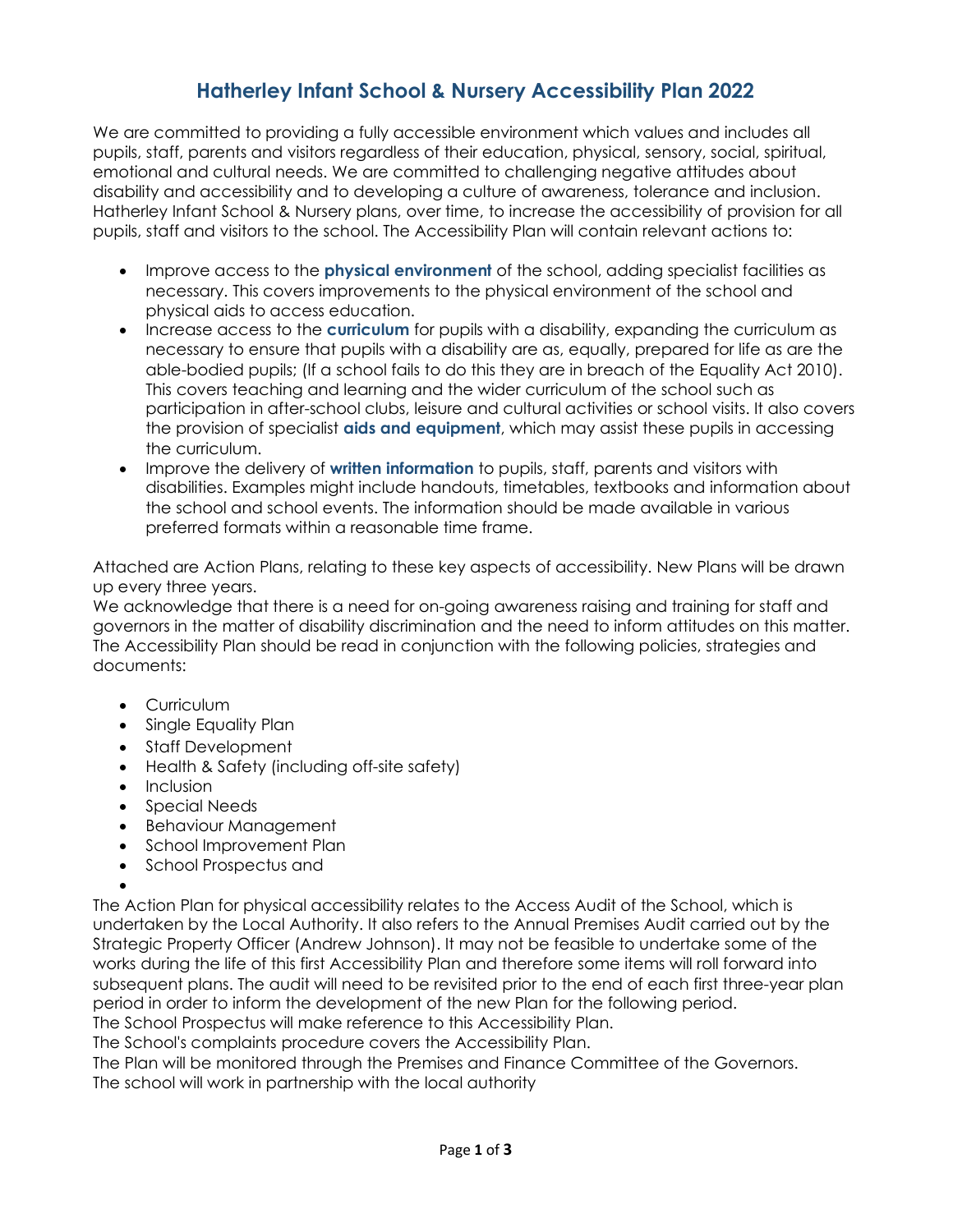### Hatherley Infant School Accessibility Plan Improving the Physical Access at Hatherley Infant School

| <b>Item</b>                                                                                                         | <b>Activity</b>                                                                                                | <b>Outcome</b>                                                               | <b>Timescale</b> | Cost    |
|---------------------------------------------------------------------------------------------------------------------|----------------------------------------------------------------------------------------------------------------|------------------------------------------------------------------------------|------------------|---------|
| Doors:<br>improve ease of<br>opening of all<br>internal doors and<br>ensure all doors to<br>have a viewing<br>panel | Audit of internal doors<br>Adapt doors and/or door knobs<br>as appropriate<br>Change doors if no viewing panel | Classroom doors -<br>improved ease of<br>opening.                            | December<br>2018 | £2000   |
| Outdoor physical<br>equipment.                                                                                      | Installation of physical activity<br>equipment eg. trim trail, climbing<br>apparatus etc                       | Improved<br>opportunities to<br>develop gross<br>motor and core<br>strength. | <b>July 2018</b> | £22,000 |

#### Improving the Curriculum Access at Hatherley Infant School

| <b>Item</b>                                                                                                       | <b>Activity</b>                                                                                                                              | <b>Outcome</b>                                                                                                              | <b>Timescale</b> | <b>Achievement</b>                                                                     |
|-------------------------------------------------------------------------------------------------------------------|----------------------------------------------------------------------------------------------------------------------------------------------|-----------------------------------------------------------------------------------------------------------------------------|------------------|----------------------------------------------------------------------------------------|
| To improve PE<br>provision for<br>pupils with a<br>physical<br>disability.                                        | Review new PE scheme.<br>Adapt planning and<br>ideas in order to ensure<br>inclusion for children<br>with physical disabilities.             | Teaching and Learning in<br>PE is adapted and pupils<br>with physical disabilities<br>are included.                         | Annual<br>focus  | <b>Barriers removed</b><br>$-$ increase in<br>access to PE<br>curriculum.              |
| An increasingly<br>high proportion<br>of children have<br>identified SEMH<br>needs                                | Additional provision<br>including Pastoral<br>support, sand tray play,<br>lego play, use of calm<br>boxes, fidget toys, yoga<br>etc          | Pupils with SEMH needs<br>are supported in order to<br>improve their readiness to<br>learn and access of the<br>curriculum. | Annual<br>Focus  | <b>Barriers removed</b><br>- increase in<br>access to the<br>National<br>Curriculum.   |
| An ever<br>increasingly high<br>percentage of<br>children enter<br>school with<br>delayed speech<br>and language, | Additional opportunities<br>e.g. Talk Boost, SALT<br>outcomes for children to<br>develop speaking,<br>listening and<br>communication skills. | Improved progress and<br>confidence to express<br>themselves through<br>speech and<br>language/communication<br>skills      | Annual<br>Focus  | <b>Barriers removed</b><br>$-$ increase in<br>access to the<br>National<br>Curriculum. |